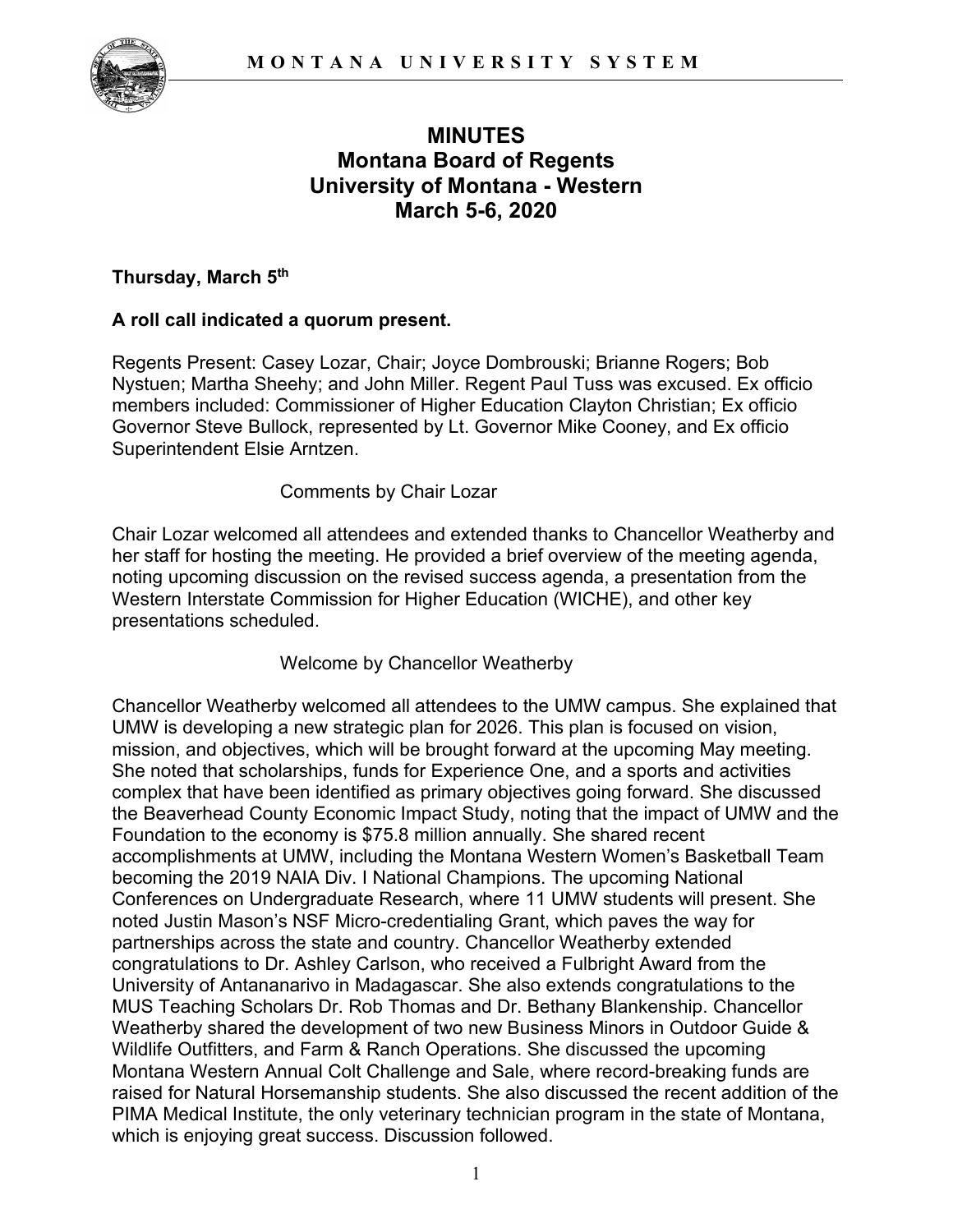

Approval of Minutes

• January 14, 2020 Conference Call Minutes

A motion for approval of the January 14, 2020 Conference Call Minutes was made by Regent Sheehy; motion passed (6-0).

Commissioner's and System Report

• Commissioner's Update

Commissioner Christian extended a welcome, and thanks to everyone in attendance. He introduced Ron Slinger, the new President at Miles Community College, and welcomed him to the MUS. He complimented Chancellor Weatherby for the continued success surround the Experience One program and its impacts to date. Commissioner Christian extended thanks to Aaron Clingingsmith for his service as Interim President. He discussed the Coronavirus and its potential impact on the MUS. He noted efforts to date included the formation of a task force to address the ever-changing landscape on this topic. Dr. Brock Tessman stated that we are appropriately preparing, noting that information, resources, and coordination are underway and available to assist campuses in communicating guidelines to students, faculty, and staff. Commissioner Christian discussed Title IX and Clery reporting across the MUS, noting the engagement of resources and personnel to further assist in this effort. He noted the upcoming training scheduled for April 27th – May 1st at the University of Montana to further focus on these important topics. Commissioner Christian encouraged strong representation from all campuses within the MUS. He reminded attendees of the decision to continue the One, Two, Free Program. This dual enrollment program allows students across Montana to take up to two courses, six credits, for free. Commissioner Christian spoke about the MUS Strategic Plan and efforts to refresh the Success Agenda with an increased focus on student success and how to refresh the overall Strategic Plan to reflect these critical topics better.

• BOR Success Agenda Update

Deputy Commissioner Tyler Trevor reviewed the refreshed success agenda. He noted that this plan is intended to augment the Strategic Plan and help guide the MUS. Components of the success agenda include the Resident Student Access, which is focused on developing a unified approach to resident student recruitment, admissions, and financial aid, on increasing the percentage of Montana high school graduates attending the MUS. The second component of the success agenda is focused on Dual Enrollment; specifically, in increasing awareness, capacity, and opportunities for dual enrollment in Montana. Continuing the 1-2-Free program is part of this effort as is working to centralize dual enrollment application and registration process, and maximizing dual enrollment course quality and conversion of dual enrollment students to full-time enrollment at MUS institutions. The third component of the success agenda is retention, improving retention and completion rates of students by promoting and employing systemwide strategies. Efforts include developing, piloting, and scaling a student success intervention to improve retention, completion, and time-to-degree among low-income resident students. Another important component is focused on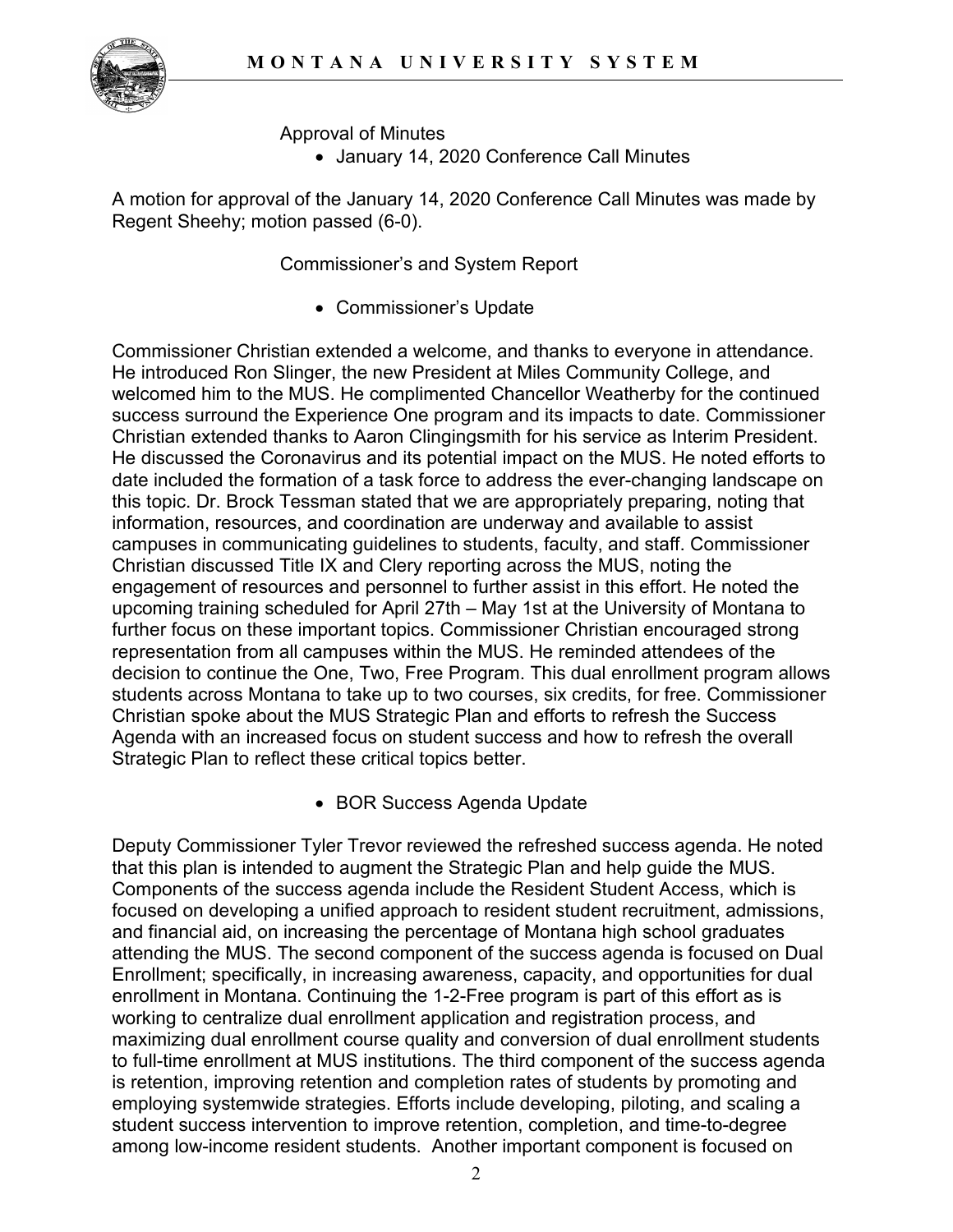

Career & Technical Education (CTE). Specifically, in expanding efforts to effectively deliver career and technical education for MUS students, to engage K-12 partners to more effectively promote CTE opportunities, and explore MUS approaches to student recruitment for CTE programs. Research remains an active part of the success agenda. Efforts in this area are focused on reinvigorating state-support for Montana focused research and development. Pursuing funding for university research that will also solve Montana problems with Montana solutions, create good Montana private-sector jobs and grow emerging and important research sectors that contribute to the diversity of Montana's economy. Program Approval and Prioritization is another area of the success agenda focused on aligning program development, expansion, and contraction with evolving workforce demands. Also important to this topic is to focus programming to eliminate unnecessary/undesired duplication of programs. Also, Performance-Based Funding is a component that states the continuation of utilizing a performance funding model that contributes to the allocation of state funds. It also establishes systemwide targets for retention by the institutional mission. Also, Shared Services is part of this agenda, with a focus on increasing the number of services either facilitated, coordinated, or directed in a systemwide fashion that will improve efficiencies, effectiveness, and cost savings at individual campuses and systemwide. Communication & Advocacy is an area that is designated to build on current communication and marketing efforts to increase support for higher education. Also, essential here is effectively communicating the MUS's product to stakeholders and further devise methods to succinctly articulate the "value proposition" of attaining postsecondary degrees and certificates. The final component is dedicated to Faculty and Staff in providing compensation and professional development adequate for recruiting and retaining the faculty and staff necessary to achieve success. Discussion followed.

• Campus Reports (Linked to agenda)

• Ravalli County Community College District Ballot Initiative – Request for Resolution and Call to Election; OCHE/MUS *ITEM 187- 107-R0320 | Attachment #1*

Helen Thigpen, Associate Legal Counsel, presented the request pursuant to § 20-15- 204, MCA, that the Montana Board of Regents calls for an election of trustees for the proposed Community College District of the Bitterroot Valley by adopting the attached resolution. She explained that the State law allows the registered electors in an area to request an election for the establishment of a community college district, subject to certain requirements. The Ravalli County Election Administrator notified the Board of Regents through the Commissioner's Office that the statutory requirements have been satisfied to hold an election for the establishment of a new community college district in the Bitterroot Valley. Pursuant to § 20- 15-204, the Board of Regents must "call" for the election of trustees for the proposed district. The election for trustees occurs at the same time as the election for the establishment of the district. A proposed resolution to call for the election of trustees is attached. If the majority of registered electors in the area approve the establishment of the new community college district, the Board of Regents notifies the Legislature and makes a recommendation to approve or disapprove the new community college district before the next legislative session. The Legislature has the final authority to approve the establishment of a new community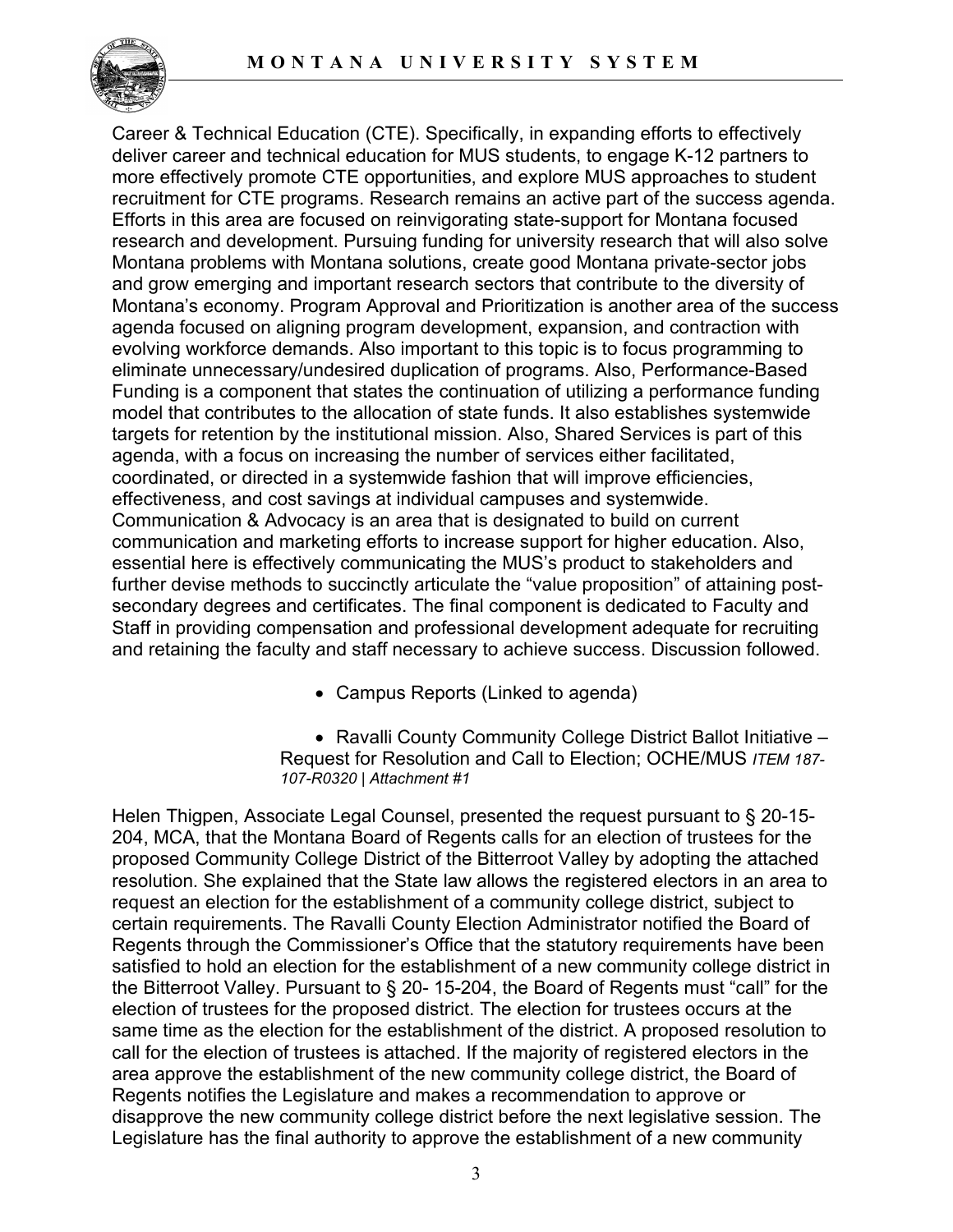

college district. The election for the establishment of the Community College District of the Bitterroot Valley will be held on May 5, 2020. Discussion followed.

> • Request for Approval to Revise BOR Policy 201.7 – By-Laws; OCHE/MUS *ITEM 187-105-R0320 | Attachment #1*

The request for approval to revise Board Policy 201.7 – By-Laws, was removed from the agenda and will be reviewed and addressed at another time.

• Introductions & Acknowledgements

Campuses made introductions of staff that are new to the MUS.

• Other

Remarks by Governor Bullock (or Designee)

Lt. Governor Mike Cooney spoke on behalf of Governor Bullock. He acknowledged the quality of education brought across the MUS's 16 universities and colleges. He commended institutions for being flexible and innovative and creating their niches. He congratulated UMW for its receiving an intensive and engaging education through block scheduling, which is unlike anything else found at a public four-year university. He reiterated that across the MUS system, we've relied on each school to be part of local efforts to strengthen Montana's talent pipeline and ensure that Montana workers have clear pathways to good-paying jobs.

He discussed that businesses across the state still identify a lack of workers with appropriate skills as the greatest challenge to growing or expanding their business. Given the rapidly changing economy driven by new technology, our universities and colleges and other partners must be redoubling efforts to ensure we have a skilled and talented workforce today and tomorrow. Creating home-grown talent is one of the best approaches we can take to ensure a work-ready population, and it's working. Approximately 75% of Montana's graduates work in Montana at some point in the five years after graduation. He noted efforts to make college more accessible to young Montana. That's why I'm so pleased Governor Bullock and Commissioner Christian recently announced the continuation of the One-Two-Free program, which has already saved Montana families \$24 million in tuition costs. By continuing this funding, students save money, see they can be successful doing college-level work, and hit the ground running on pursuing an education that will help them meet their career goals.

He provided an updated on the Become an Alum pilot program, spearheaded by the University of Montana and the Department of Labor & Industry, who have identified 120,000 Montanans who have attended a MUS school but did not finish their program. The Department of Labor can help assess barriers, discover each person's interests and goals, and offer career guidance and step by step help through the re-enrollment process. At the University of Montana, 100 students have already reenrolled, and the university and department are looking for ways to partner with businesses who see this program as a potential recruitment tool. I am confident that this is a great tool to tackle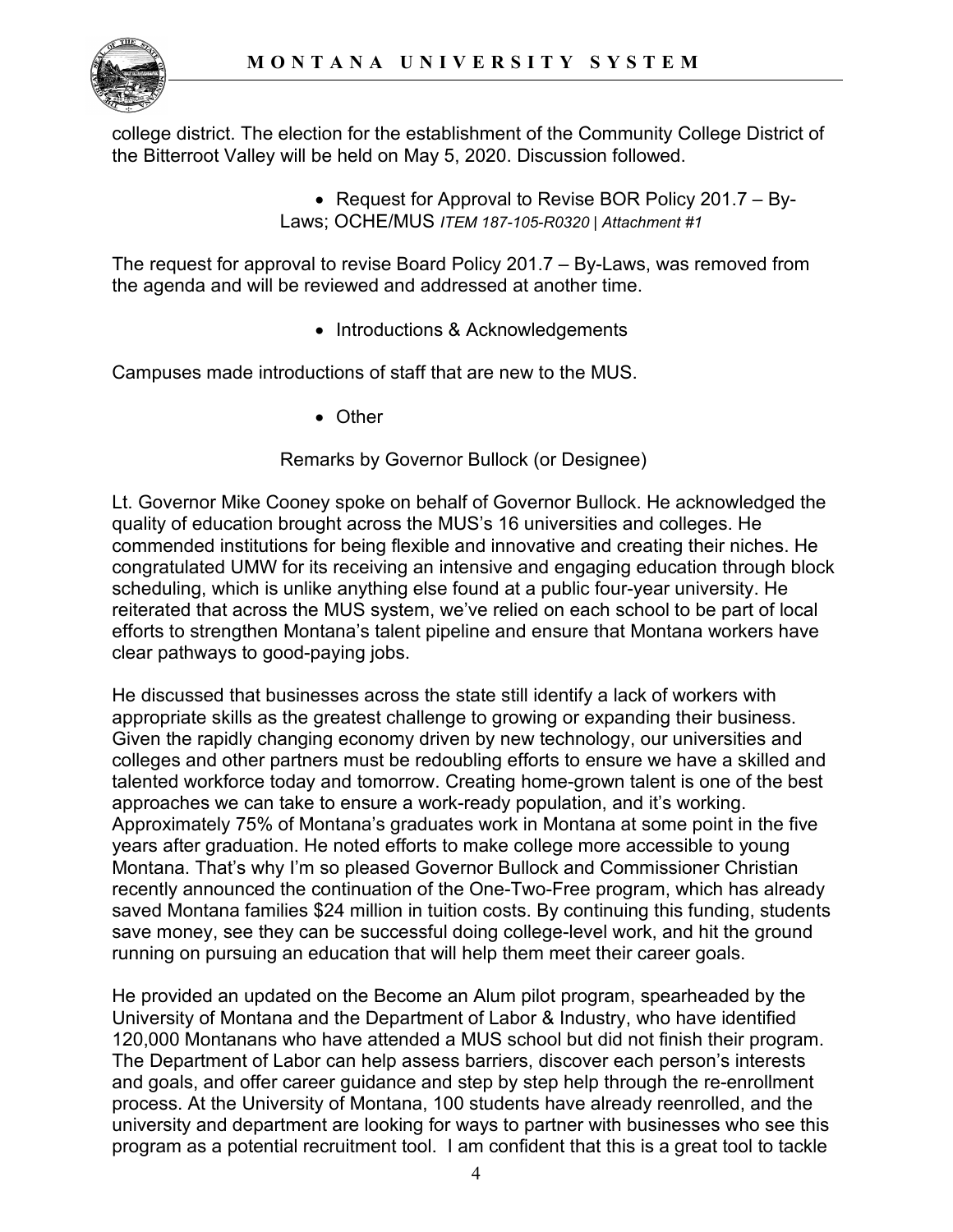

the workforce shortage, and I'm looking forward to seeing the Become and Alum program implemented at other MUS schools soon.

### Remarks by Superintendent Arntzen

Superintendent Arntzen spoke to the importance of CTE as well as the need to ensure these paths to postsecondary education exist. She discussed collaboration efforts across high schools and how they can be used to help ensure success within the Challenge Program. Superintendent Arntzen spoke in support of the decision to continue One, Two, Free 1, 2, and Dual Enrollment efforts across Montana. She mentioned the SAMHSA grant that OPI has and is using to work with all Tribal reservations to support our most at-risk students in all kinds of mental health. Superintendent Arntzen acknowledged the partnership with MSU-Billings on this grant and extended thanks to Chancellor Edelman. She spoke to the roll-out of the new Perkins V grant and the new opportunities it allows. Per the Federal Government's request, OPI is working on a state report card for Montana and a local report card. These report cards use the growth model and math/reading models from state testing to show how Montana is doing overall. She noted that Linda Rost, Montana's Teacher of the Year, is in the running for the National Teacher of the Year Award. Superintendent Arntzen spoke to the importance of the upcoming Census and the importance of ensuring we're doing all we can to have students participate. She shared her concerns regarding the COVID-19 outbreak and the steps being taken to help ensure Montana schools are prepared to manage student safety. She extended her thanks and appreciation to the excellent partnership existing between OCHE and OPI.

> Western Interstate Commission for Higher Education (WICHE) Update *(Dr. Demaree Michelau)*

Dr. Demaree Michelau, President of WICHE, provided an update to the Board. She provided an overview of what WICHE is, an interstate compact formed 65 years ago, codified in state law, and a Congressional action signed in 1953. She described how WICHE partners with Montana on regional collaboration, resource sharing, sound public policy, and innovation. She noted WICHE's mission is for WICHE and its 16 member states and territories to work collaboratively to expand educational access and excellence for all citizens of the West. By promoting innovation, cooperation, resource sharing, and sound public policy, WICHE strengthens higher education's contributions to the region's social, economic, and civic life. She discussed the various student access programs, including the Western Undergraduate Exchange (WUE), the Western Regional Graduate Program (WRGP), and the Professional Student Exchange Program (PSEP). She provided an overview of each program and how it relates to Montana as far as incoming and outgoing students, emphasizing that Montana is a net importer of students. She discussed information-sharing and collaboration among academic leaders and the Legislative Advisory Committee, which strengthens state policymaking in higher education across the West. This unique forum allows engagement with fellow legislators, subject-matter experts, and WICHE staff to explore strategies for interstate collaboration, policy issues affecting the region, relevant research, and staying abreast of emerging postsecondary policies and their implications at the state and federal levels. Dr. Michelau spoke to the WICHE Cooperative for Educational Technologies (WCET),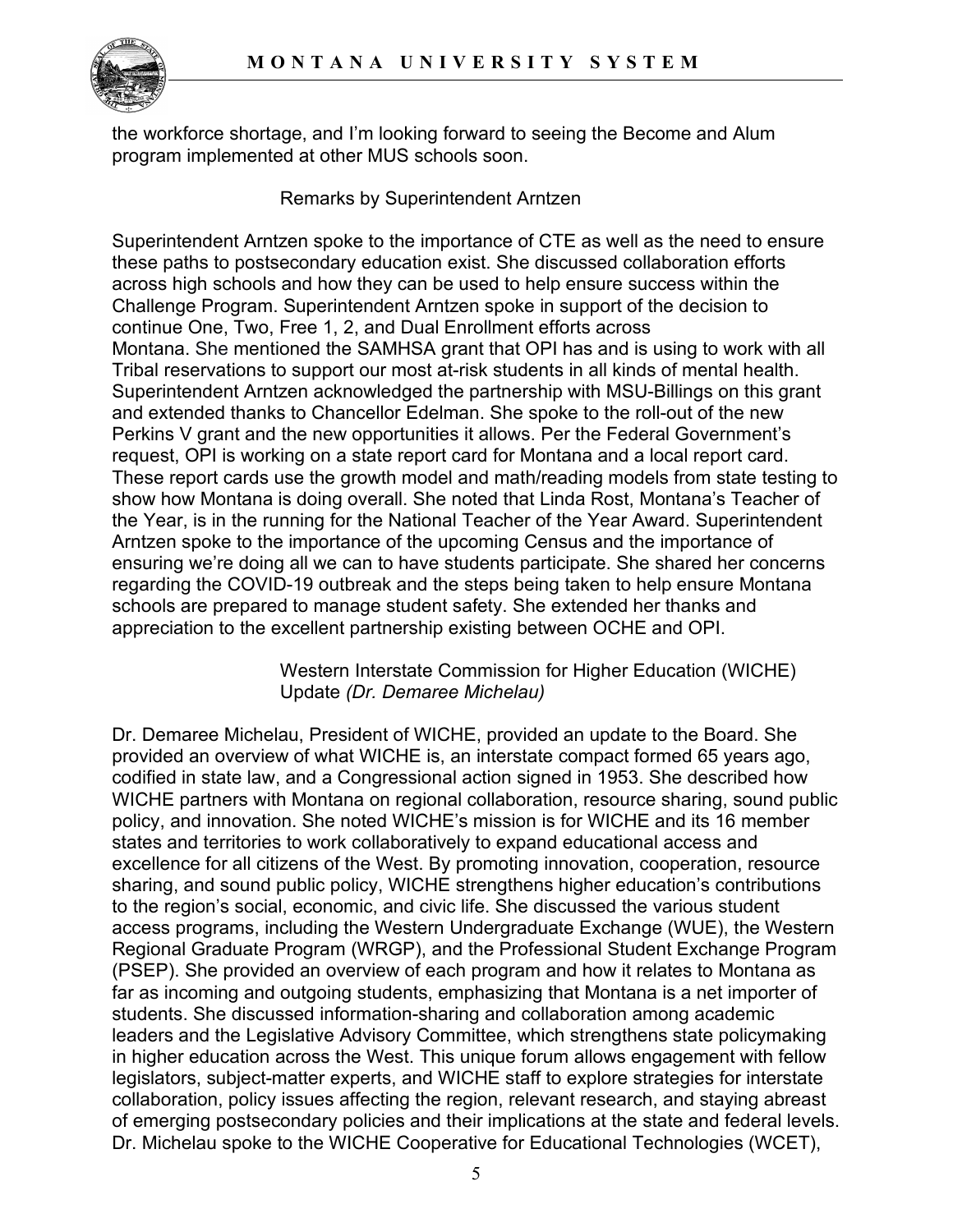

the leader in policy, practice, and advocacy of technology-enhanced learning in higher education. WCET members in Montana include MSU-Billings, MSU-Bozeman, and UM-Missoula. She discussed mental health training in Montana and the partnership between WICHE and the University of North Dakota. This 5-year, \$3.8 million grant is to provide training, resources, and technical assistance to mental health providers and other practitioners in the region with a focus on rural and frontier mental health in schools and the community. She discussed the joint purchasing programs (WICHE/MHEC), which achieves cost savings by purchasing computers, software, printers, and other products. Dr. Michelau discussed how to leverage the partnership with WICHE on important topics such as interstate passport; policy analysis and research resources and technical assistance, WCET, State Authorization Network, and Joint Purchasing Opportunities. Discussion followed.

Academic, Research and Student Affairs Committee

# **ACTION**

# a. Honorary Doctorate; UM *ITEM 187-1016-R0320*

President Bodnar presented the request in recognition of many career achievements and the distinction brought to the Montana University System as an alumni, that the Board of Regents grants the authority to confer an Honorary Doctorate of Business to William A. Franke.

b. Honorary Doctorate; UM *ITEM 187-1017-R0320*

President Bodnar presented the request in recognition of many career achievements and the distinction brought to the Montana University System as an alumni, that the Board of Regents grants the authority to confer an Honorary Doctorate of Law to Bonnie HeavyRunner.

c. Honorary Doctorate; UM *ITEM 187-1018-R0320*

President Bodnar presented the request in recognition of many career achievements and the distinction brought to the Montana University System as an alumni, that the Board of Regents grants the authority to confer an Honorary Doctorate of Fine Arts to William S. Yellow Robe, Jr.

d. Honorary Doctorate; MSU *ITEM 187-2003-R0320*

President Cruzado presented the request, in recognition of many career achievements and the distinction brought to the Montana University System as an alumni, that the Board of Regents grants the Montana State University the authority to confer an Honorary Doctorate of Humane Letters to Todd Garrison.

e. Honorary Doctorate; MSU *ITEM 187-2004-R0320*

President Cruzado presented the request, in recognition of many career achievements and the distinction brought to the Montana University System as an alumni, the Board of Regents grants the Montana State University the authority to confer an Honorary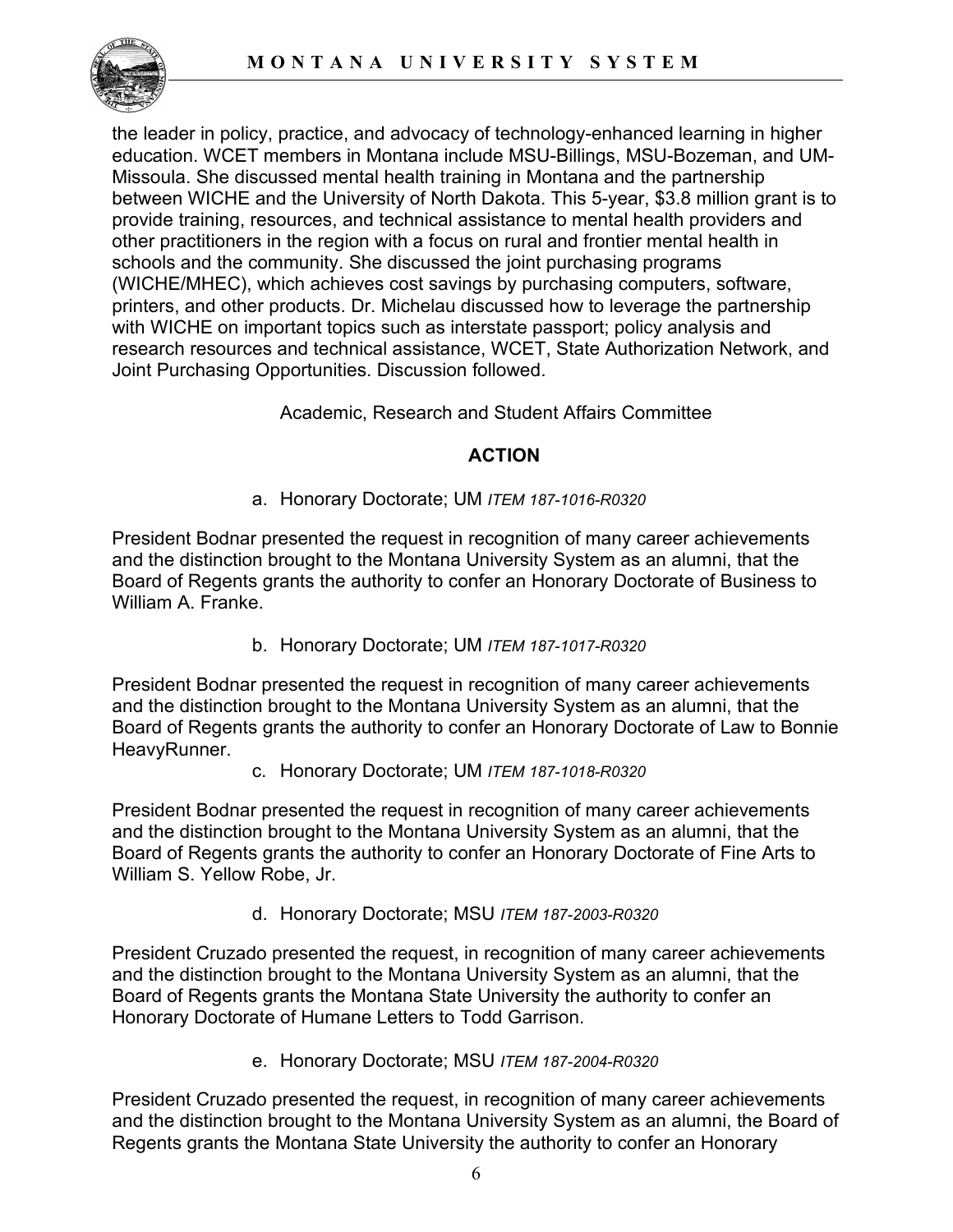

Doctorate of Humane Letters to William Tietz.

f. Level II Items *Executive Summary │Supporting Documentation | New Program Tracking*

Deputy Commissioner Tessman and Joe Thiel, Director of Academic Policy & Research, spoke to the process related to these submissions. Individual campuses spoke their requests individually, including MSU-Bozeman's request to add an English Education option to the Master of Arts in English. The University of Montana's requests included adding an acting option in the Theatre Bachelor of Fine Arts; adding a design and technology option in the Theatre Bachelor of Fine Arts; establishing an Associate of Science transfer degree; adding an option in Game Design and Interactive Media to the Bachelor of Fine Arts in Media Arts; request to move the option in Community and Environmental Planning from Geography Bachelor of Arts to the Geography Bachelor of Science. A request to establish a Bachelor of Arts in Multidisciplinary Studies; a request to establish a Bachelor of Science in Sustainability Science and Practice; a request to establish the American Indian Governance and Policy Institute; a request to Terminate the School of Extended and Lifelong Learning (SELL); a request to retitle the College of Health Professions and Biomedical Sciences to the College of Health; and a request to establish a Doctor of Occupational Therapy (OTD) degree. Montana Technological University's request to establish a PhD in Earth Sciences and Engineering; request to establish a Master of Science in Ecological Restoration.

### **INFORMATION**

g. Program Planning and Review Process Update *Academic Handbook | Request to Plan Form*

Deputy Commissioner Tessman and Joe Thiel, Director of Academic Policy & Research, provided an update on the proposed changes to the program planning and review process. They reiterated the goals associated with these changes, including involving the BOR earlier and in a more meaningful manner, the speed of review of uncontroversial proposals related to workforce and economic development, and strengthening follow-up review of new academic programs. They noted a few of the substantive changes such as the new Request to Plan (RTP) form, new Academic Priorities and Planning Statemen (APPS), Revised review of recently launched programs, and revised academic affairs handbook. Moving forward, OCHE and system academic officers will continue to work on the review of curriculum, fiscal analysis, and centers/institution forms to ensure they gather the right information and address any changes to NWCCU standards. They will also work on the development of an online submission and review portal. Discussion Followed.

h. Level I Memorandum (October, November, December, January)

Deputy Commissioner Tessman and Joe Thiel, Director of Academic Policy & Research, spoke to the process related to these submissions.

i. Intent to Plan Proposals (October, November, December, January)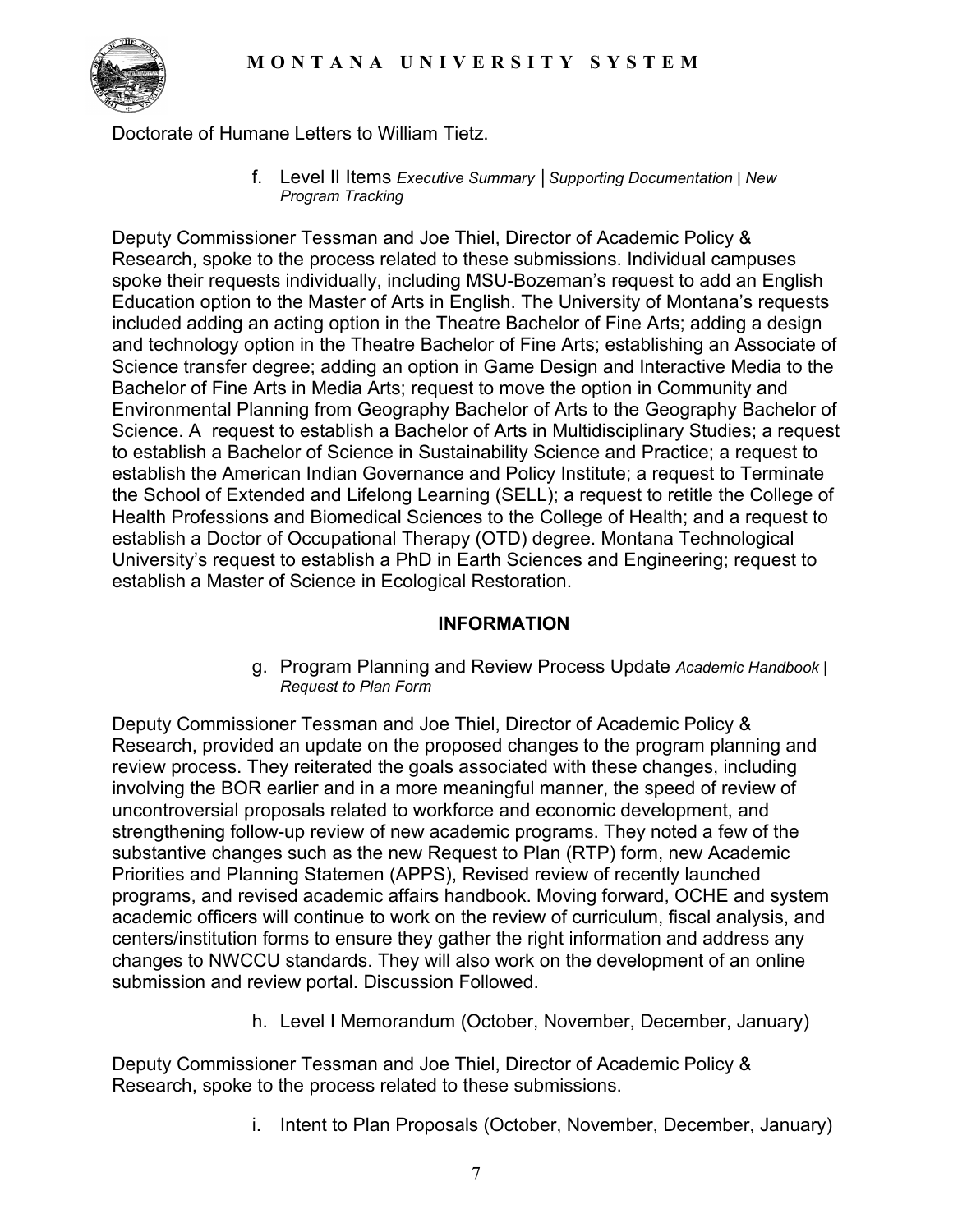

# **Programs Under Development (Completed Intent to Plans)**

#### *Submitted January 2020 – Expiration January 2021*

**University of Montana – Missoula**

- **[BA in World Languages and Cultures](https://mus.edu/che/arsa/IntenttoPlan/2020/ITP_BA_World-Languages-and-Cultures.pdf)**
- [BFA in Creative Writing](https://mus.edu/che/arsa/IntenttoPlan/2020/ITP_BFA_Creative-Writing.pdf)
- [Options in the BS in Computer Science](https://mus.edu/che/arsa/IntenttoPlan/2020/ITP_BS_Computer-Science-options.pdf)

#### *Submitted November 2019 – Expiration January 2021*

**Montana State University – Bozeman**

**[BS in Biomedical Engineering](https://mus.edu/che/arsa/IntenttoPlan/2020/BSBioMedIP.pdf)** 

#### *Submitted October 2019 – Expiration January 2021*

**University of Montana – Missoula**

- [BS Earth and Environmental Sciences](https://mus.edu/che/arsa/IntenttoPlan/2020/ITP_BS_Earth-and-Environmental-Sciences%20.pdf)
- [BA Multidisciplinary Studies](https://mus.edu/che/arsa/IntenttoPlan/2020/ITP_MultidisciplinaryBA.pdf)
- **[BS Sustainability Science and Practice](https://mus.edu/che/arsa/IntenttoPlan/2020/ITP_Sustainability-Science-Practice.pdf)**

Montana Youth Challenge Academy Report

Director Trent Gibson, Margaret Brummel, and Michelle Nelon provided a report to the Board on the Montana Youth Challenge Academy. They discussed the history of this institution, authorized by Congress in 1993, with the National Guard being tasked with the administration. It consists of 41 programs across 27 states; the Montana Youth Challenge was established in 1999 and has graduated over 153,000 youths since its inception. They provided statistics related to the Montana Program, including that of the 3,214 graduates (as of June 2019), 78% have earned their HiSet. They discussed placement averages for the workforce, high school, other education, and the military and noted the 168,579 hours of community service completed. They reviewed the requirements of cadets for the program and discussed the acclimation phase, residential phase, and post-residential phase. The program has eight core components, including leadership, responsible citizenship, academic excellence, job skills, life coping skills, health and hygiene, community service, and physical fitness. The panel discussed the education partnership with UM-Western, noting the success and benefits of this partnership. Discussion followed.

Two-Year and Community College Committee

#### **ACTION**

a. Request for approval of the Perkins V State Plan; OCHE/MUS *ITEM 187-106-R0320 | Attachment #1 | Attachment #2 | Presentation*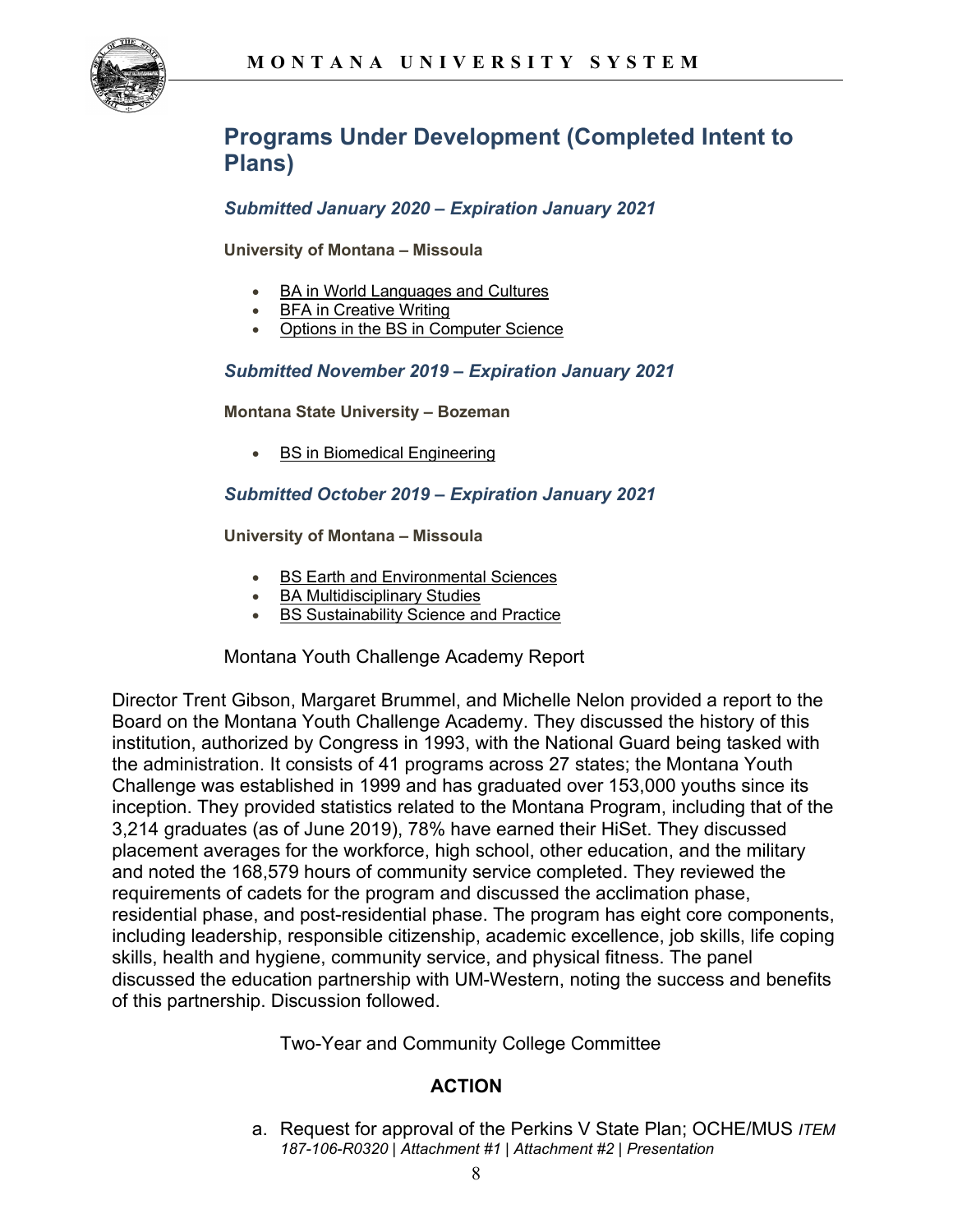

Jacque Treaster, Director of Dual Enrollment and Career & Technical Education, presented the request for approval from the Board of Regents of the 2020-2023 (4- Year) State Plan for the Strengthening Career and Technical Education for the 21st Century (Perkins V) Act 3 federal grant. Their approval would provide approval for the 4- Year State Plan before submission of the plan to the U.S. Department of Education. It must be noted that this state plan, following suit with the previous (Perkins IV) state plan, centers on a leadership structure that fosters a strong partnership between the Office of Commissioner of Higher Education and the Office of Public Instruction. Collaborative decision-making in the management of federal funds that support career and technical education at both the secondary and post-secondary level is its strength. Discussion followed.

### **INFORMATION**

### a. Two-Year Mission Fulfillment

Deputy Commissioner Brock Tessman presented an update to the Board of Regents on Two-Year Mission Fulfillment. Dr. Tessman provided a brief historical overview of the year of assessment, engagement, and planning. The presentation today is focused on BOR engagement and how the Board can facilitate more progress for these campuses across Montana. The next steps include a plan of action to address the strategic objectives and metrics for success beyond FY2021 and beyond. Dr. Tessman reviewed the track record of success, which includes career and college readiness, transfer education, career, and technical education, workforce, economic, and community development, and community education and lifelong learning. Dr. Tessman discussed the Leadership Work Plan, which works to identify new opportunities, through prior learning assessment (PLA), refine current strategies via dual enrollment, and sets new standards by measuring excellence from a two-year perspective. The next steps include developing a statewide approach to industry-driven degrees and certificates, maximizing the potential of workforce training programs, and new approaches to K-12 outreach and general marketing. Discussion followed.

### b. Prior Learning Assessment (PLA) Annual Report

Dan Karalus, Dual Enrollment Program Manager, provided the annual report on Prior Learning Assessment (PLA). Together they offered a review of what PLA encompasses, including work experience, experiential learning, military service, volunteer work, and other education and training. The overall goal is recognition of skills, knowledge, experience, and competency. They reviewed PLA within the MUS, which began in 2014 and included the formation of a PLA Task Force and PLA Council, who completed PLA Policy and Procedures and expanded policy recommendations as well as produced PLA marketing materials and implemented PLA data tracking. They reviewed the count of students that earned PLA credits in the MUS by assessment type and percentage for the Fall of 2018 and Spring of 2019. They deduced that one out of every five students earned credit in the MUS through PLA. They discussed Veteran PLA participation in the MUS, noting that 33% of enrolled veteran students received PLA credit during Fall 2019 and Spring 2019. They discussed the cost savings associated with PLA for students noting that PLA equates to roughly \$30-\$40 per credit. The next steps for PLA include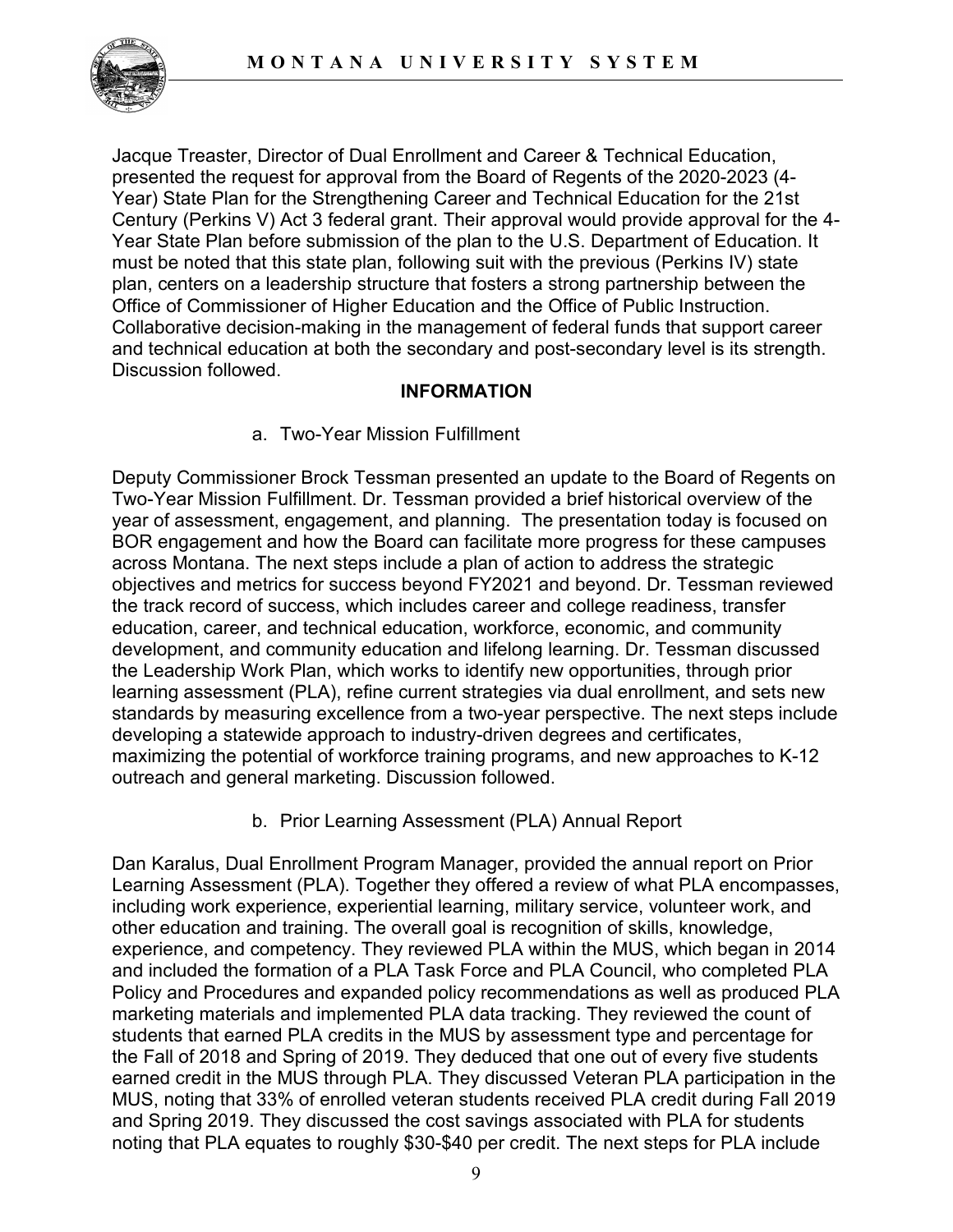

connecting PLA to adult learners, campus and organization training and partnerships, improving PLA processes and access, and increasing the awareness of PLA.

c. CTE Awareness Campaign

Jacque Treaster, Director of Dual Enrollment and Career & Technical Education, discussed how the reauthorization of Perkins V has also reignited energies and partnership with the Department of Labor and Industry and the Montana Chamber on CTE. She noted that this renewal of partnerships is genuinely beneficial, given the overlap of shared goals, including promoting CTE as a choice rather than an off-ramp for students across Montana. Director Treaster discussed some of the early products from this partnership, including a new logo and approach behind the campaign awareness design. The partnerships have reached agreement on shared definitions such as work-based learning and all that it encompasses. Director Treaster explained that this partnership of agencies is trying to change the conception of what vocational education used to be and what CTE is now. She further explained that 97% of CTE high school students in Montana graduate on time; this is 10% higher than the general population. She stressed the importance of sharing these positive and informative messages of success surrounding CTE to students, parents, teachers, counselors, and our state leadership.

d. Dual Enrollment Update

Dan Karalus, Dual Enrollment Program Manager, provided an update on Dual Enrollment. He reminded attendees that Dual Enrollment broadly refers to high school students taking college courses while they're still in high school. He noted recent dual enrollment growth, which has been increasing, specifically with the onset of the One, Two, Free Program. He also noted the growth in B and C Public High Schools in the concurrent enrollment area and the significant increase in the number of high schools that are offering some form of dual enrollment. He noted that most students who take dual enrollment go on to enroll in college within the MUS, noting the increase and doubling over the last five years. On average, 60% of students who take dual enrollment go onto entering into a campus across the MUS.

Additionally, these students perform better comparatively; their average first-term GPA compared to all MUS students was about 3/10 higher, a sign of students being more prepared as they enter college. Mr. Karalus reviewed retention and graduation rates for MUS students. He compared them to dual enrollment students, noting higher levels of retention and graduation for those who took dual enrollment courses. He stressed that these results show that dual enrollment is working to create a difference and opportunities for students across Montana, in addition to assisting with achieving cost savings for dual enrollment students. Discussion followed.

### Public Comment\*

Jack Rink, ASUM Senator from Missoula, spoke in support of the ASUM Sustainability Fee.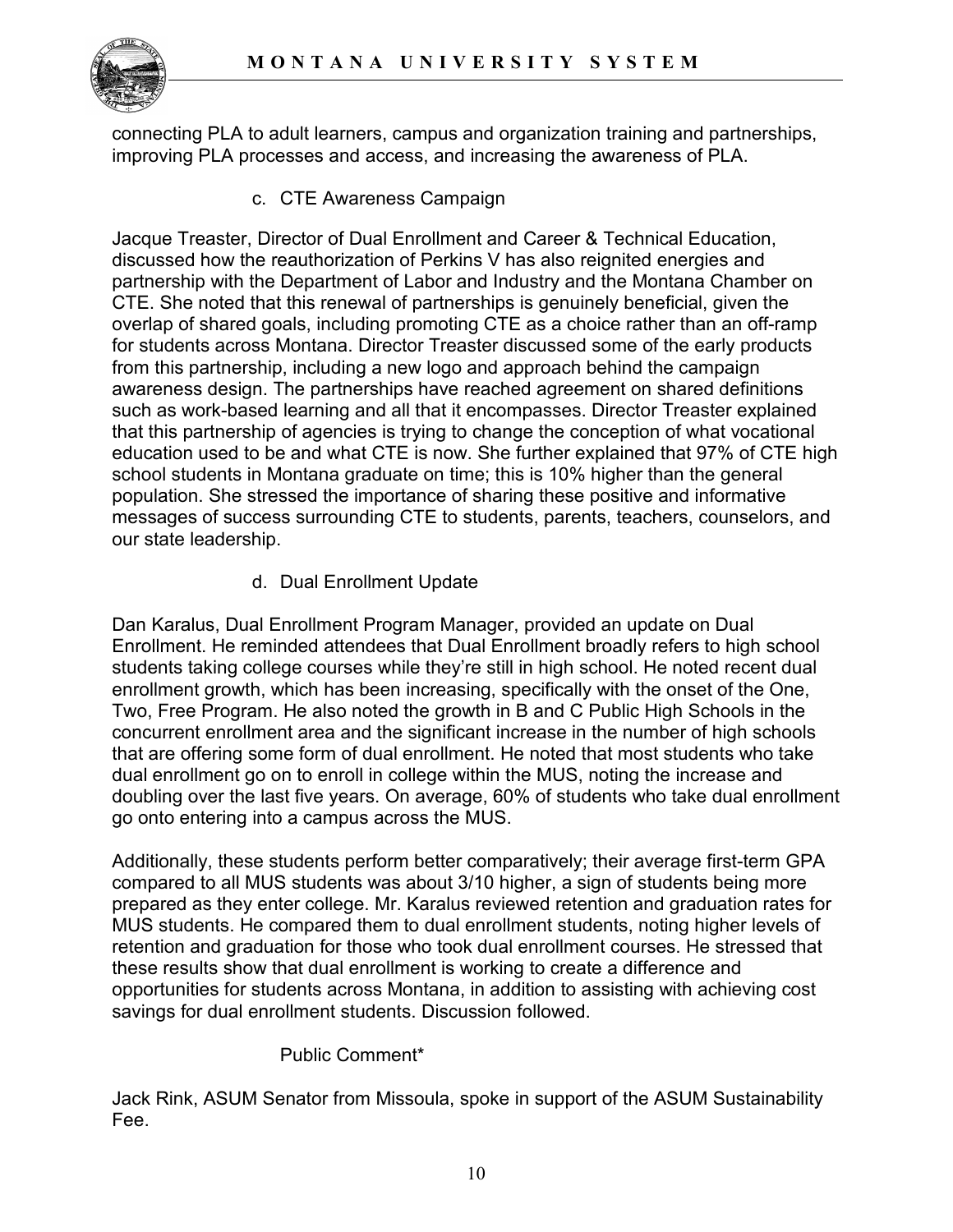

Jim Brown, a member of the Montana Wool Growers Association, spoke in support of the inclusion of the Wool Lab being added to the Long Range Building Planning.

John Hilly, a local sheep rancher in Beaverhead County, spoke in support of the inclusion of the Wool Lab being added to the Long Range Building Planning.

Mike Fligger, a small business owner in the Bitterroot Valley in Hamilton, spoke in support of the inclusion of MSU Extension Program in the Long Range Building Planning.

Hunter Brooks, a student of Helena College, spoke in support of dual enrollment programs and opening access further for students.

Meeting Recessed at 4:55pm.

### **Friday, March 6th**

The meeting reconvened at: 8:30am.

Budget, Administration and Audit Committee

### **CONSENT**

#### **Staff Items:**

- a. Staff Item; UM-Missoula *ITEM 187-1000-R0320*
- b. Labor Agreements; OCHE/MUS *ITEM 187-104-R0320 | Attachment #1*

### **Emeriti Faculty:**

- c. Beall; UM-Missoula *ITEM 187-1012-R0320*
- d. Freeman; UM-Missoula *ITEM 187-1013-R0320*
- e. Ramey; UM-Missoula *ITEM 187-1014-R0320*
- f. Bowman; MSU-Bozeman *ITEM 187-2001-R0320*
- g. Tablert; MSU-Bozeman *ITEM 187-2002-R0320*
- h. Heiat; MSU-Billings *ITEM 187-2701-R0320*
- i. Heiat; MSU-Billings *ITEM 187-2702-R0320*

#### **Facility Items:**

- j. Request for Authorization to Execute a Lease between MSU-Billings Foundation and MSU-Billings; *ITEM 187-2703-R0320 | Attachment #1*
- k. Request for Authorization to Grant an Easement for Triangle Communications on Northern Agricultural Research Center (NARC) Property; Montana Agricultural Experiment Station; *ITEM 187-2301-R0320 | Attachment #1 | Attachment #2*
- l. Request for Authorization to Replace Liberal Arts and Library Boilers; MSU-Billings *ITEM 187-2704-R0320 | Attachment #1*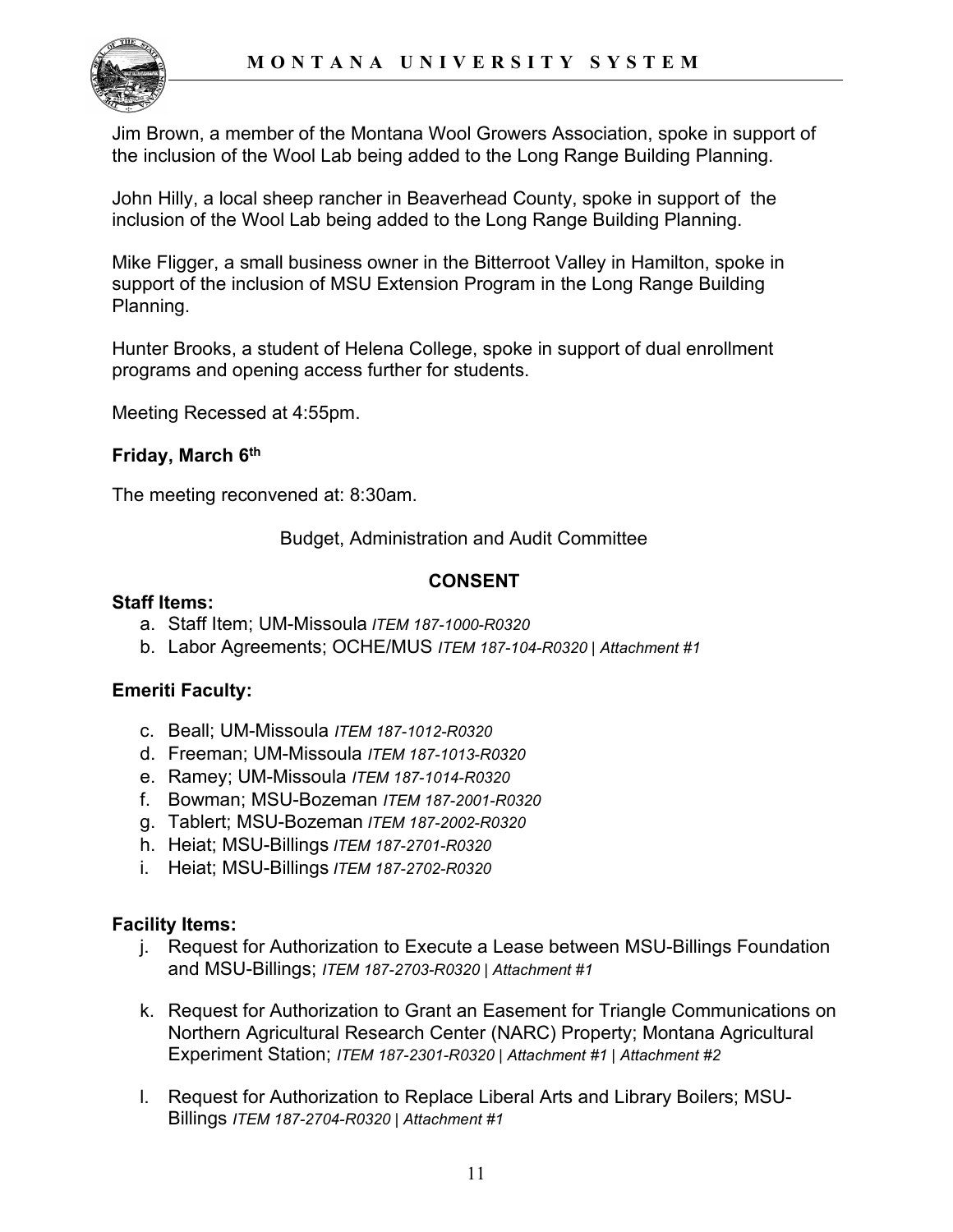

m. Request for Authorization to Increase Spending Authority for Phase 1 of Athletic Field Improvement Project; MSU-Northern *ITEM 187-2801-R0320 | Attachment #1*

# **Policy/Other:**

- n. Request for Approval to Revised BOR Policy 970.1 Biennial Allocation of State Funding; OCHE/MUS *ITEM 187-101-R0320 | Attachment #1*
- o. Request for Approval to Revised BOR Policy 901.6 Facilities Maintenance Account; OCHE/MUS *ITEM 187-102-R0320 | Attachment #1*
- p. Request for Approval to Repeal, Modify, and Consolidate BOR Policies related to MUS Internal Audit (could be consent); OCHE/MUS *ITEM 187-103-R0320 | Attachment #1 | Attachment #2 | Attachment #3*

# **ACTION**

### **Facility Items:**

a. Request for Authorization to Repair Streets and Sidewalks; UM-Missoula *ITEM 187-1019-R0320 | Attachment #1*

Ron Muffick, Director of Operations & Administration, presented the request consistent with MCA 18-2-102 (2) (b) and Board of Regents Policy 1003.7, that the Board of Regents authorize the University of Montana - Missoula to implement steps necessary to make repairs to campus streets and sidewalks using proceeds from bond funds. This request is for a total of \$1,250,000.

b. Request for Authorization for Renovation of Corner Store; UM-Missoula *ITEM 187- 1020-R0320 | Attachment #1*

Ron Muffick, Director of Operations & Administration, presented this request consistent with MCA 18-2-102 (2) (b) and Board of Regents Policy 1003.7, that the Board of Regents of the Montana University System authorize the University of Montana - Missoula to implement steps necessary to Renovate the Corner Store in the Lommasson Building using proceeds from bond funds. This request is for a total of \$800,000.

c. Request for Authorization for Structural Repairs to Washington Grizzly Stadium; UM-Missoula *ITEM 187-1021-R0320 | Attachment #1*

Ron Muffick, Director of Operations & Administration, presented this request consistent with MCA 18-2-102 (2) (b) and with Board of Regents Policy 1003.7, that the Board of Regents authorize the University of Montana to implement steps necessary to make structural repairs to Washington Grizzly Stadium using proceeds from bond funds. This request is for a total of \$1,000,000.

d. Request for Authorization to Implement Elevator Projects; UM-Missoula *ITEM 187- 1022-R0320 | Attachment #1*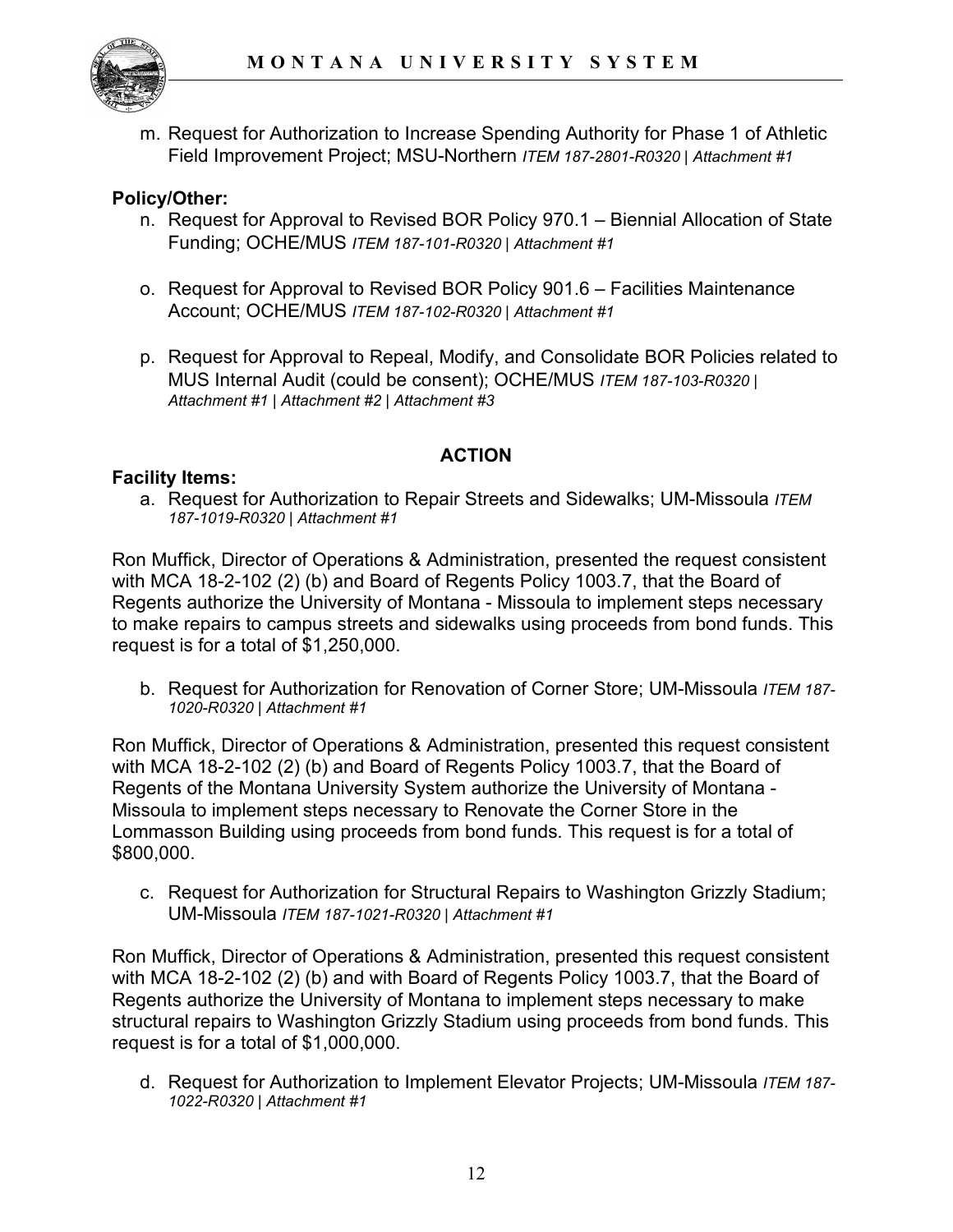Ron Muffick, Director of Operations & Administration, presented this request consistent with MCA 18-2-102 (2) (b) and Board of Regents Policy 1003.7, that the Board of Regents authorizes the University of Montana - Missoula to implement steps necessary to install a new elevator at Washington Grizzly Stadium and renovate and upgrade an elevator at Knowles Hall using proceeds from bond funds. This request is for a total of \$965,000.

e. Request for Authorization to Construct a New Parking and Security Facility; UM-Missoula *ITEM 187-1023-R0320 | Attachment #1*

Ron Muffick, Director of Operations & Administration, presented this request consistent with MCA 18-2-102 (2) (b) and Board of Regents Policy 1003.7, that the Board of Regents authorizes the University of Montana – Missoula to implement steps necessary to construct a new Parking and Security Facility using proceeds from bond funds. This request is for a total of \$2,500,000.

f. Request for Authorization to Upgrade and Repair Underground Lecture Halls; UM-Missoula *ITEM 187-1024-R0320 | Attachment #1*

Ron Muffick, Director of Operations & Administration, presented this request consistent with MCA 18-2-102 (2) (b) and Board of Regents Policy 1003.7, that the Board of Regents authorizes the University of Montana - Missoula to implement steps necessary to make upgrades and repairs to UM's Underground Lecture Halls using proceeds from bond funds. This request is for a total of \$1,500,000.

g. Request for Approval to Remodel Mathews Hall; UM-Western *ITEM 187-1601-R0320 | Attachment #1*

Ron Muffick, Director of Operations & Administration, presented this request consistent with the provisions of MCA 18-2-102(2)(b) and Board of Regents Policy 1003.7, that the University of Montana Western requests authorization to proceed with the evaluation and remodel of Mathews Hall. The overall project will include the replacement of most exterior windows, new HVAC controls, renovation of deteriorated bathrooms, and retrofitting of old interior lighting to new energy efficient LED. Mathews Hall is an auxiliary building used for student housing, dining operations, conferences, and events. This request is for a total of \$100,000,000. Discussion followed.

h. Request for Authorization for Renovations for new Nursing Simulation (SIM) Lab; MT Tech *ITEM 187-1503-R0320 | Attachment #1*

Ron Muffick, Director of Operations & Administration, presented this request consistent with MCA 18-2-102(2)(c) and Board of Regents Policy 1003.7, that the Board of Regents of the Montana University System authorizes Montana Technological University to implement steps necessary to renovate space in the Science and Engineering building for a new Simulation (SIM) lab for the nursing program.

i. Request authorization to issue Series G&H 2020 Refunding Revenue Bonds; Montana State University *Item 187-2005-R0320 | Attachment #1*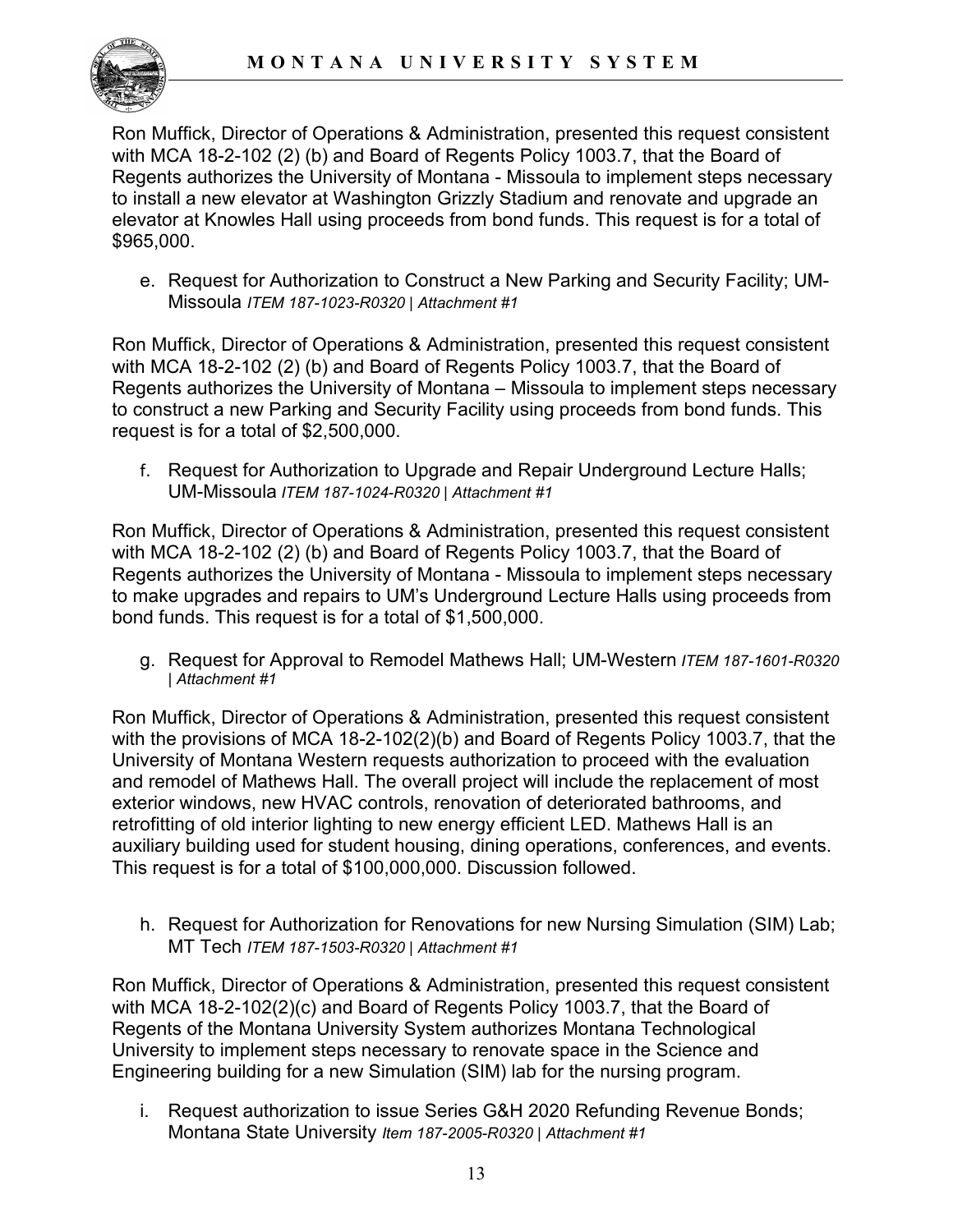

Terry Leist, Vice President of Administration and Finance, presented this request that the Montana Board of Regents of Higher Education adopts a Resolution to issue Series G&H 2020 Facilities Refunding Revenue Bonds for Montana State University and authorizes Montana State University and the Commissioner of Higher Education to proceed with the issuance of these bonds. Discussion followed.

### **INFORMATION**

### a. FY21 Performance Funding Allocations

Deputy Commissioner Tyler Trevor provided a presentation on the MUS Performance Funding Allocations for FY 2021. He reiterated the goals associated with Performance Funding, which include utilizing performance funding as a strategy to help increase the percentage of the population with a higher education credential and increase degree production. Another goal is to incentivize campuses to improve student success and attainment of outcomes, focusing on output as well as input. Performance funding is also connecting finances with outcomes. Deputy Commissioner Trevor reviewed the Performance Funding results and summary for FY 2021 for the MUS campuses, noting that all campuses will receive the full allocation except for MSU-Billings and Highlands College based on the Performance funding metrics and weights. Mr. Trevor reviewed the retention focused options, including increasing retention weights, establishing retention specific targets, and increasing/dedicating performance funding amounts specifically for retention. Deputy Commissioner Trevor explained each campus's performance funding allocation breakdown related to the performance funding metrics. Discussion followed.

b. 2023 Biennial Budget Development

Deputy Commissioner Trevor provided an update on the 2023 Biennial budget. He noted influencing factors, including present law adjustments (PLA), pay plan, new proposals, enrollment changes, and makeup, and tuition revenue. He reviewed the timeline associated with the 2023 Biennial budget noting key dates in May, June, November, January, and May and how this timeline ties in with the Board's approval of tuition and fees and allocation state appropriations. Deputy Commissioner Trevor shared the definition of PLA as defined by MCA 17-18-102, which states the level of funding needed under present law to maintain operations and services at the level authorized by the previous legislature. The categories of PLA include pay plan annualization, other personnel costs (health insurance, employee leave payouts, faculty promotion/merit), the state-wide agency operating costs, higher education operating costs, and new space operation and maintenance (O&M). He provided examples of the biennial calculations for FY20 and FY21. Discussion followed.

c. Long-Range Building Program (LRBP), 2023 Biennium

Ron Muffick, Director of Operations & Administration, presented a draft priority list for consideration. This list will be submitted for formal approval at the upcoming May meeting. He explained that this list is a culmination of projects and coordination of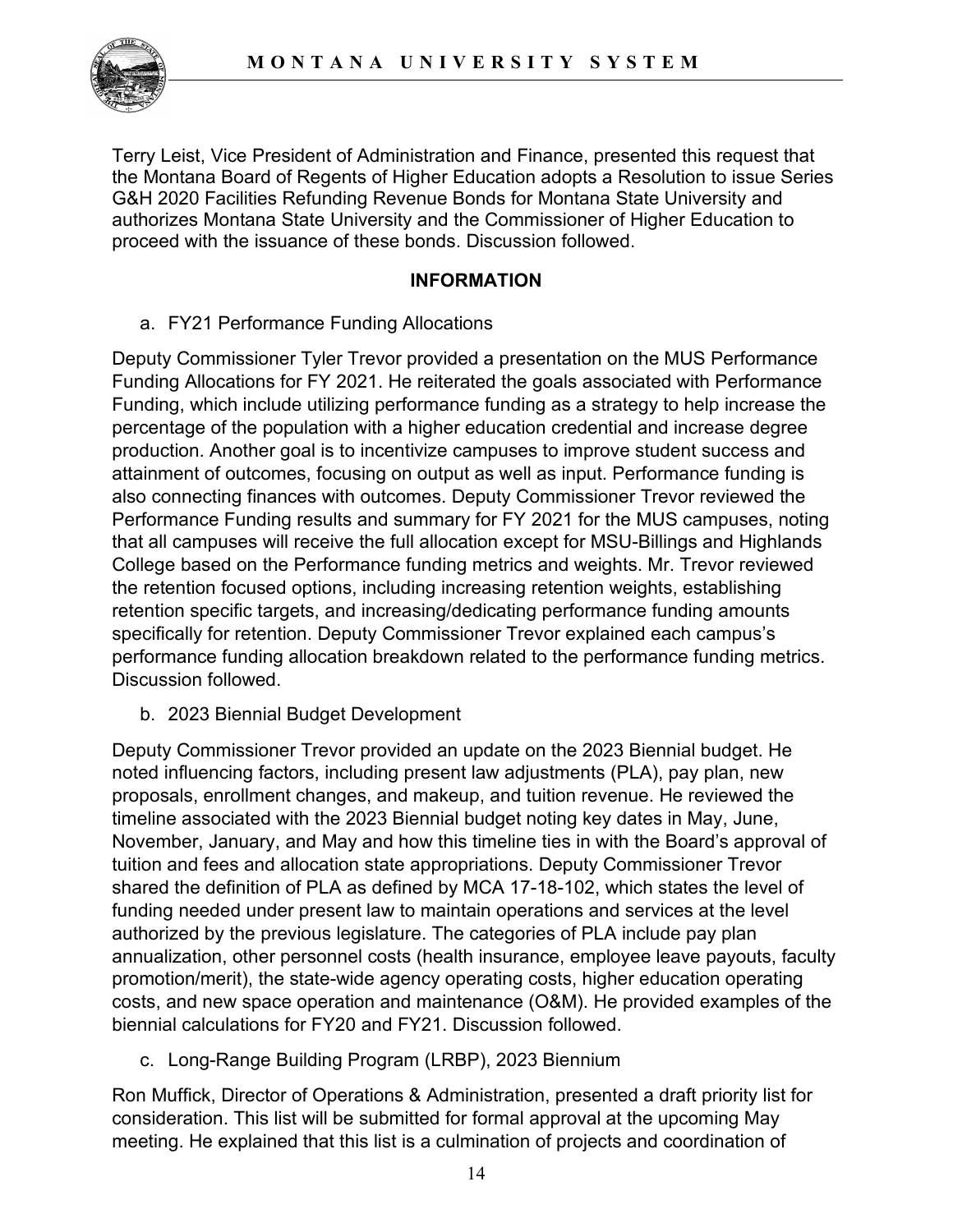

efforts across campuses, Architecture and Engineering Division (A&E), and OCHE. He provided a brief overview of LRBP and the various categories of projects. He discussed changes in the process for how major repairs are approached and will need to be prioritized going forward. Mr. Muffick reviewed each capital development project on the list, noting the cost and supporting justification for each proposed project. Discussion followed.

- Draft Priority List | Project Descriptions
- UM Major Repair List
- MSU Major Repair List

Public Comment\*

Taylor Blossom, ASMSU President, spoke in support of the rekeying item on the proposed LRBP list and encouraged engaging students in this discussion throughout the system.

Dr. Waded Cruzado, President of Montana State University, shared comments regarding Item 187-101-R0320 and proposed changes to BOR Policy 970.1 – Biennial Allocation of State Funds. She spoke to the importance of the FTE component as it drives recruitment and retention.

Martha Sheehy, Member of the Board of Regents, spoke to the results of the lawsuit between BOR and the Commissioner of Political Practices (COPP), which confirmed that COPP does not have jurisdiction over the BOR. She discussed the need to codify the impact of ethics code and potential conflicts of interests to establish ramifications.

Seth Bodnar, President of the University of Montana, shared comments regarding leave a pure resident FTE allocation and concerns associated with such narrow interpretation.

Committee Reports & Action

• Ravalli County Community College District Ballot Initiative – Request for Resolution and Call to Election; OCHE/MUS *ITEM 187- 107-R0320 | Attachment #1*

A motion for approval of Item 187-107-R0320 was made by Regent Dombrouski; discussion followed. Motion passed 5-1.

• Academic, Research and Student Affairs Committee

# **ACTION**

a. Honorary Doctorate; UM *ITEM 187-1016-R0320*

A motion for approval of Item 187-1016-R0320 was made by Regent Miller; motion passed (6-0).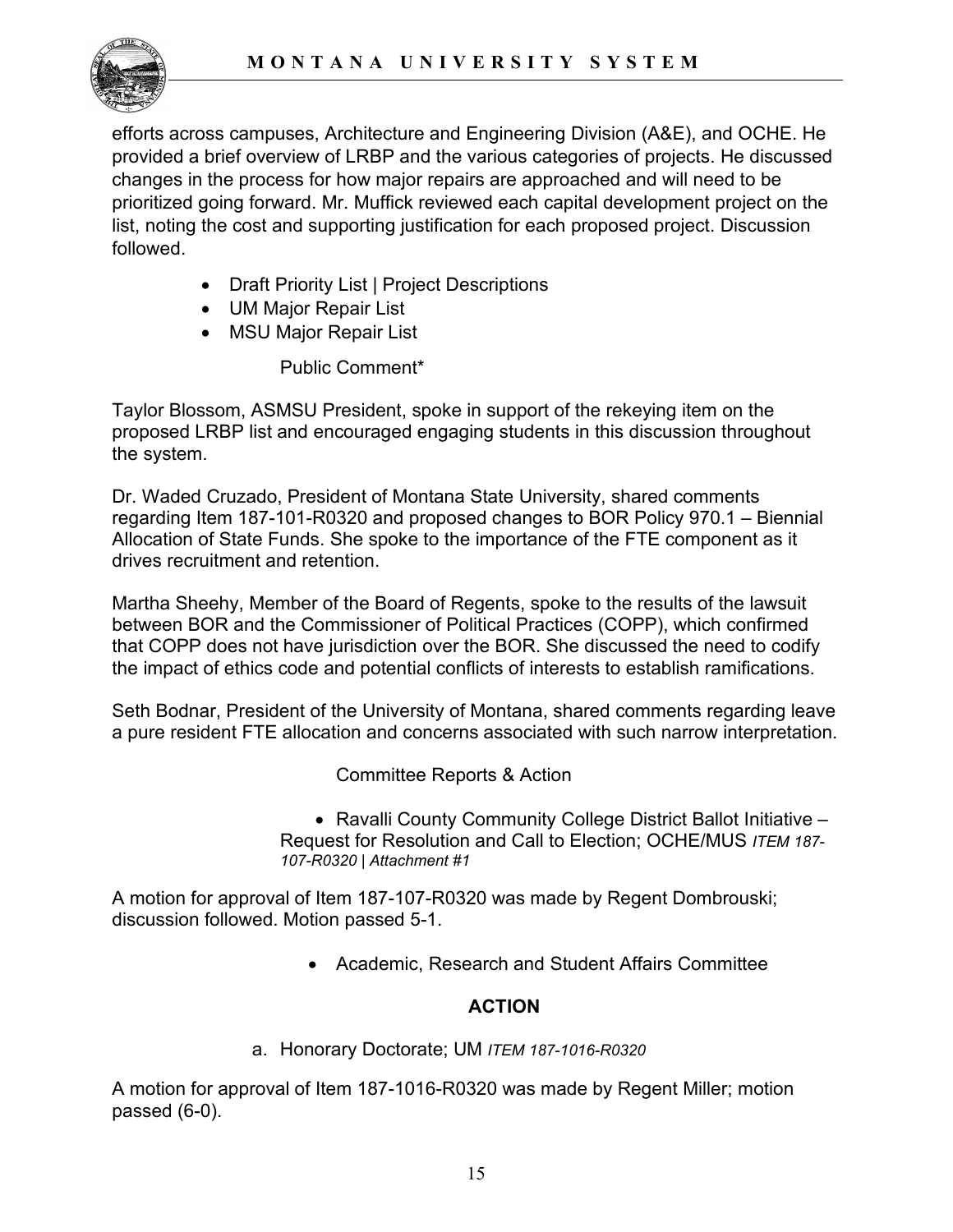

b. Honorary Doctorate; UM *ITEM 187-1017-R0320*

A motion for approval of Item 187-1017-R0320 was made by Regent Sheehy; motion passed (6-0).

c. Honorary Doctorate; UM *ITEM 187-1018-R0320*

A motion for approval of Item 187-1018-R0320 was made by Regent Dombrouski; motion passed (6-0).

d. Honorary Doctorate: MSU *ITEM 187-2003-R0320*

A motion for approval of Item 187-2003-R0320 was made by Regent Rogers; motion passed (6-0).

e. Honorary Doctorate; MSU *ITEM 187-2004-R0320*

A motion for approval of Item 187-2004-R0320 was made by Regent Miller; motion passed (6-0).

> f. Level II Items *Executive Summary │Supporting Documentation | New Program Tracking*

A motion for approval of Level II Items was made by Regent Nystuen; motion passed  $(6-0)$ .

• Two-Year and Community College Committee

### **ACTION**

a. Request for approval of the Perkins V State Plan; OCHE/MUS *ITEM 187-106-R0320 | Attachment #1 | Attachment #2 | Presentation* 

A motion for approval of Item 187-106-R0320 was made by Regent Rogers; motion passed (6-0).

#### • Budget, Administration and Audit Committee **CONSENT**

#### **Staff Items:**

- a. Staff Item; UM-Missoula *ITEM 187-1000-R0320*
- b. Labor Agreements; OCHE/MUS *ITEM 187-104-R0320 | Attachment #1*

### **Emeriti Faculty:**

- c. Beall; UM-Missoula *ITEM 187-1012-R0320*
- d. Freeman; UM-Missoula *ITEM 187-1013-R0320*
- e. Ramey; UM-Missoula *ITEM 187-1014-R0320*
- f. Bowman; MSU-Bozeman *ITEM 187-2001-R0320*
- g. Tablert; MSU-Bozeman *ITEM 187-2002-R0320*
- h. Heiat; MSU-Billings *ITEM 187-2701-R0320*
- i. Heiat; MSU-Billings *ITEM 187-2702-R0320*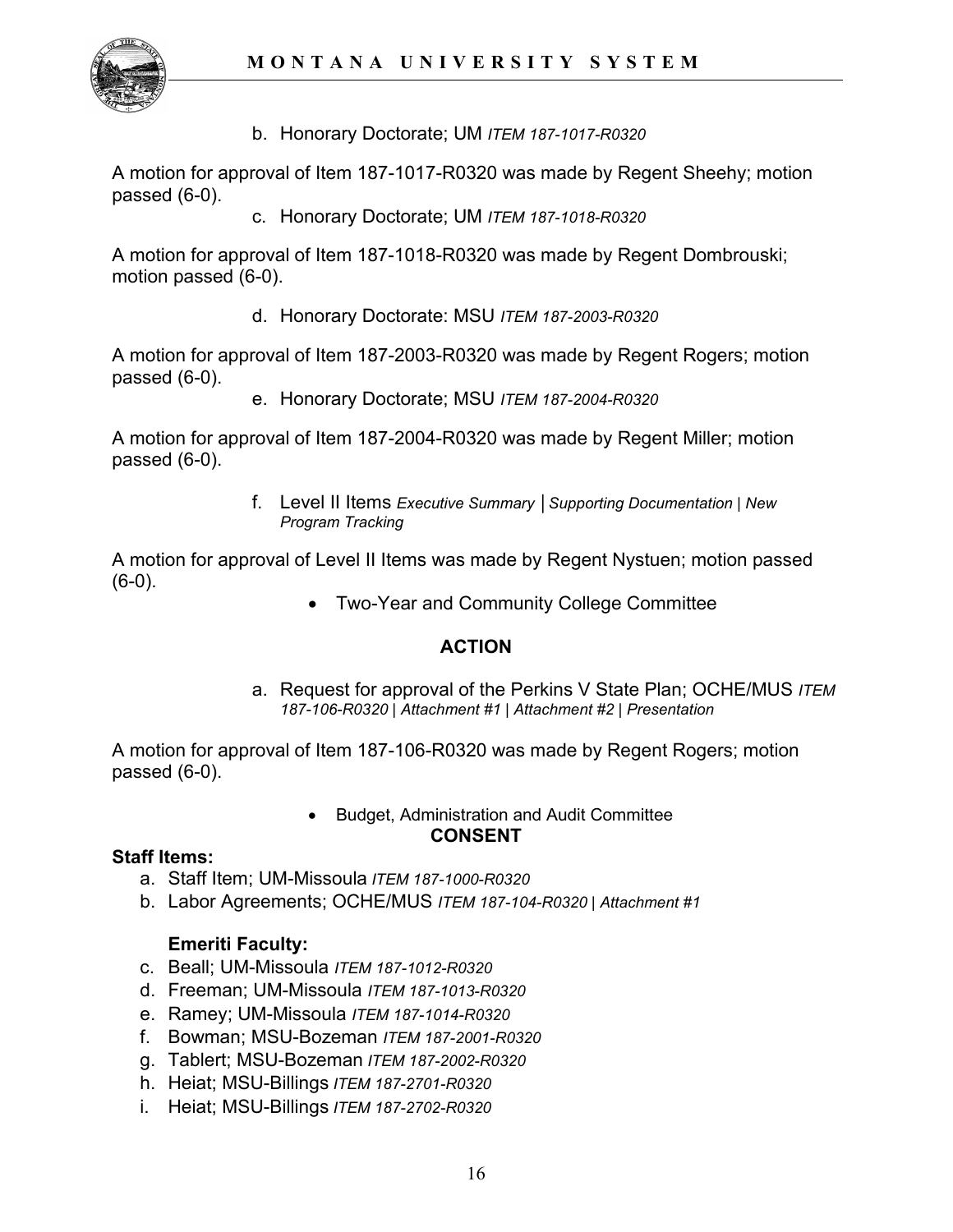

#### **Facility Items:**

- j. Request for Authorization to Execute a Lease between MSU-Billings Foundation and MSU-Billings; *ITEM 187-2703-R0320 | Attachment #1*
- k. Request for Authorization to Grant an Easement for Triangle Communications on Northern Agricultural Research Center (NARC) Property; Montana Agricultural Experiment Station; *ITEM 187-2301-R0320 | Attachment #1 | Attachment #2*
- l. Request for Authorization to Replace Liberal Arts and Library Boilers; MSU-Billings *ITEM 187-2704-R0320 | Attachment #1*
- m. Request for Authorization to Increase Spending Authority for Phase 1 of Athletic Field Improvement Project; MSU-Northern *ITEM 187-2801-R0320 | Attachment #1*

### **Policy/Other:**

- n. Request for Approval to Revised BOR Policy 970.1 Biennial Allocation of State Funding; OCHE/MUS *ITEM 187-101-R0320 | Attachment #1*
- o. Request for Approval to Revised BOR Policy 901.6 Facilities Maintenance Account; OCHE/MUS *ITEM 187-102-R0320 | Attachment #1*
- p. Request for Approval to Repeal, Modify, and Consolidate BOR Policies related to MUS Internal Audit (could be consent); OCHE/MUS *ITEM 187-103-R0320 | Attachment #1 | Attachment #2 | Attachment #3*

A motion for approval of consent items a.-p. was made by Regent Sheehy; discussion followed. The motion passed (6-0).

### **ACTION**

#### **Facility Items:**

a. Request for Authorization to Repair Streets and Sidewalks; UM-Missoula *ITEM 187-1019-R0320 | Attachment #1*

A motion for approval of Item 187-1019-R0320 was made by Regent Sheehy; motion passed (6-0).

b. Request for Authorization for Renovation of Corner Store; UM-Missoula *ITEM 187- 1020-R0320 | Attachment #1*

A motion for approval of Item 187-1020-R0320 was made by Regent Dombrouski; motion passed (6-0).

c. Request for Authorization for Structural Repairs to Washington Grizzly Stadium; UM-Missoula *ITEM 187-1021-R0320 | Attachment #1*

A motion for approval of Item *187-1021-R0320* was made by Regent Miller; motion passed (6-0).